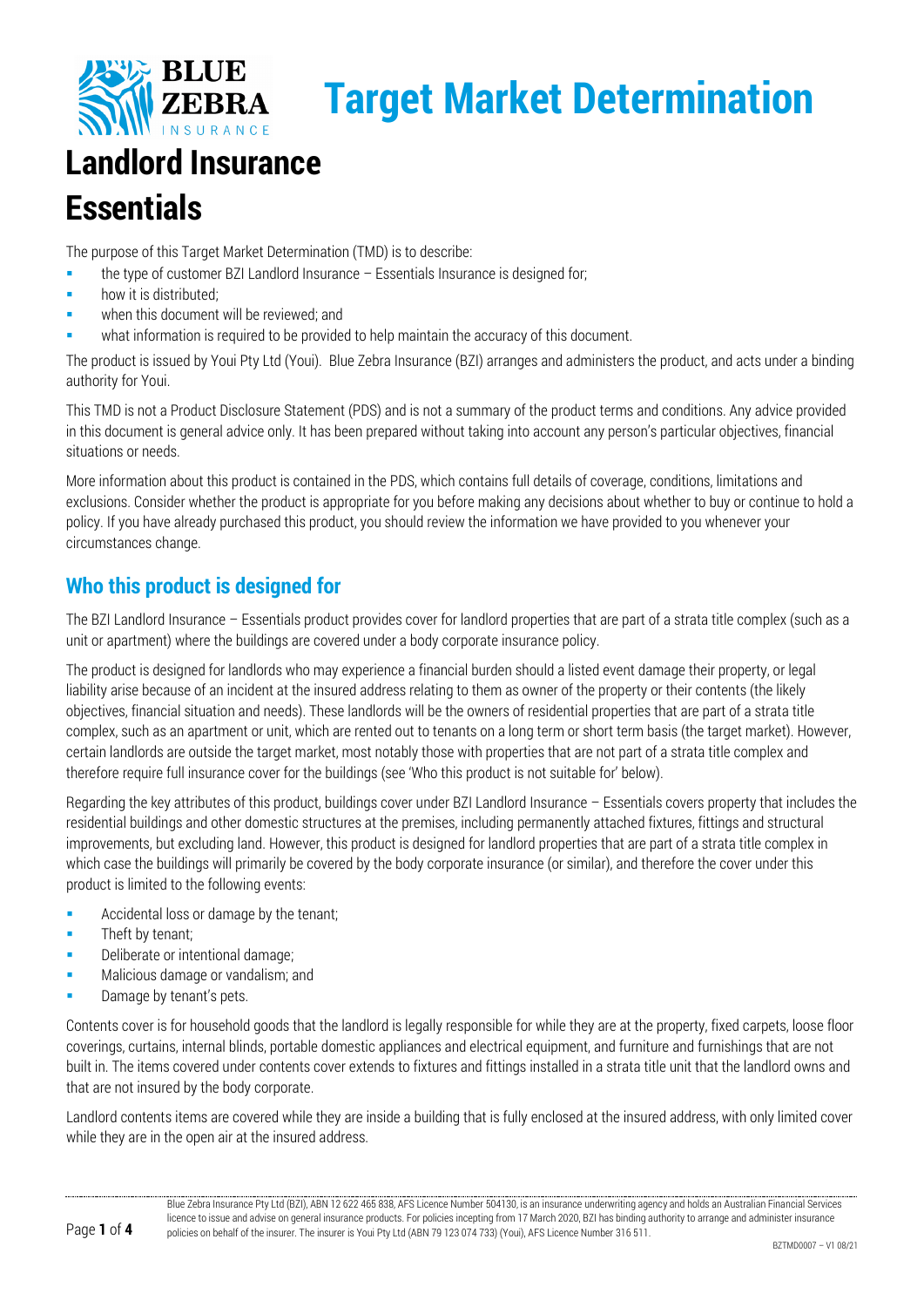

#### **Landlord Insurance – Essentials**

This product covers the contents items at the insured address when they are destroyed, lost or damaged, from the following events:

- **Accidental loss of damage by the tenant;**
- **Theft by tenant;**
- Theft, attempted theft or burglary (other than by tenants);
- Deliberate or intentional damage;
- **Malicious damage or vandalism; and**
- Damage by tenant's pets;
- $\blacksquare$  Fire;
- **Storm**;
- Lightning;
- Power surge;
- · Flood;
- **Earthquake and tsunami;**
- Explosion;
- Riots or civil commotion:
- **Escape of liquid;**
- Impact damage;
- Animal damage; and
- **Broken glass.**

In addition to repairing or replacing the buildings or contents items when they are damaged, the product will also provide for additional benefits that cover things such as removing any damaged items and locating the source of escaped liquid (when not covered by the body corporate insurance).

The product also provides some additional covers for situations such as when the landlord's keys have been stolen, for malicious damage or vandalism to a body corporate building that the landlord is liable for, or where there is electric motor burnout in certain contents items.

Another key attribute of BZI Landlord Insurance – Essentials is cover for legal liability. This provides protection to the landlord if they become liable to pay for the death of or injury to unrelated people, or damage to their property, for incidents in relation to them owning the property or landlord contents at the insured address.

Two other key attributes of BZI Landlord Insurance – Essentials that provide cover for loss of rental income are as follows:

- (a) **Loss of rent** designed for landlords who may experience a financial burden if the property becomes uninhabitable or untenantable and as a result they do not get rental income. For example if there is damage or destruction to the property at the insured address, or the tenants are unable to access the property due to damage or destruction at a nearby property.
- (b) **Rent default** designed for landlords who may experience a financial burden if their tenant stops paying the rent that is owed under a long term rental agreement, including if they vacate the property without giving the required notice and leaving unpaid rent, or stop paying rent and refuse to vacate the property.

All the above key attributes make BZI Landlord Insurance – Essentials cover likely to be consistent with the likely objectives, financial situation and needs of the target market because it provides cover for events that may result in significant damage to the landlord's contents, or loss of rental income from the property. The product provides coverage for contents items that landlords expect to be considered part of the insured property. The product also provides coverage for legal liability arising because of incidents at the insured address that the landlord may be liable for given their ownership of the property.

### **Who this product is not suitable for**

This product is not suitable for landlords who own properties where:

- $\blacksquare$  the buildings are:
	- poorly maintained and not in an occupiable, liveable condition;
	- used as a hotel, motel or bed and breakfast accommodation;
	- used as a boarding house or hostel;
	- not part of a strata title complex i.e. full cover is required for the landlord's buildings;

or

- the contents are:
	- − part of a hotel, motel or bed and breakfast accommodation;
	- part of a boarding house or hostel:
	- − contained within a dwelling that is poorly maintained and not in an occupiable, liveable condition.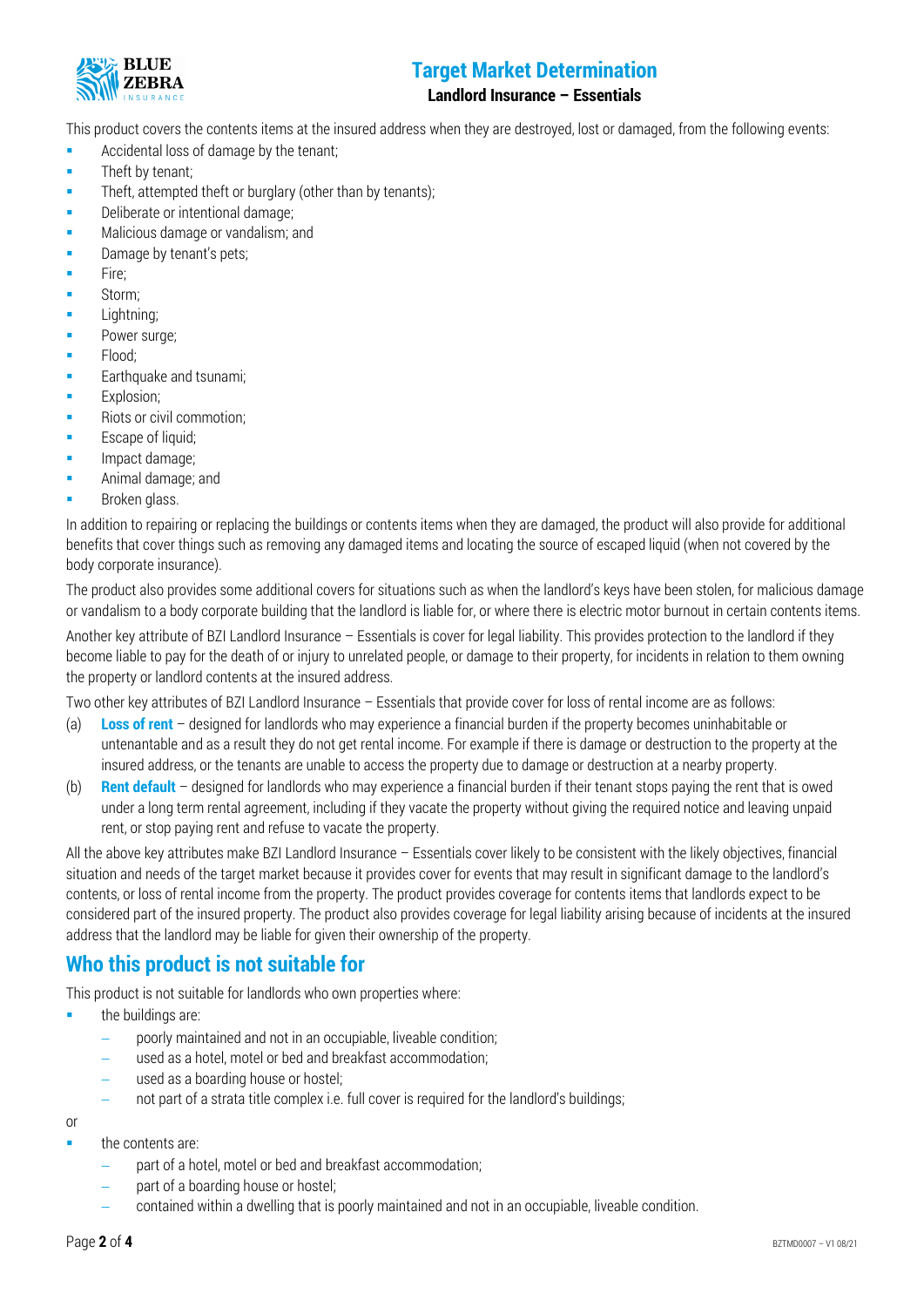

#### **Landlord Insurance – Essentials**

## **Distribution conditions**

BZI Landlord Insurance – Essentials can only be purchased through an intermediary authorised by BZI. BZI has contractual arrangements with brokers (including their Authorised Representatives) who are appropriately licensed to sell their products, and as part of their licensing these brokers have adequate training to provide this product to their customers. BZI has a range of supervision and monitoring procedures, and provides training and support regarding the process to follow for getting quotes for this product and administering the policies once purchased.

When completing a quote, the BZI processes include a number of questions that enable the collection of information that help to determine if the applicant is within the target market for this product, if we will insure them and their property, and for what premium and excess. The customer should always answer these questions accurately and check with their intermediary if they are not sure what a question means.

These conditions make it likely that BZI Landlord Insurance – Essentials will only be distributed to consumers within the target market for this product because the brokers have knowledge of the policy terms and conditions, and processes are designed to identify instances where a policy is not suitable for the applicant.

## **Reporting**

BZI (as distributor of this product and Youi's agent) collects information and prepares reports regarding sales activity, performance, claims data and complaints on a quarterly basis (at least) and provides this to Youi.

All brokers who have been authorised by BZI to sell and administer this product must report the following information to BZI, who will incorporate it within their reporting requirements to Youi:

| <b>Reportable information</b>                                  | <b>Reported by</b> | <b>Frequency</b>                               |
|----------------------------------------------------------------|--------------------|------------------------------------------------|
| Complaints data including the number and nature of any         | <b>B71</b>         | Quarterly (within 10 business days of the end  |
| complaints (where these have not already been raised with BZI) | <b>Brokers</b>     | of quarter)                                    |
| Any occasions where this product has been sold contrary to     | B <sub>7</sub>     | As soon as practicable after becoming aware of |
| the TMD                                                        | <b>Brokers</b>     | the matter, and no later than 10 business days |
| Any feedback, regulatory orders or directions regarding the    | <b>B71</b>         | As soon as practicable after becoming aware of |
| product or its distribution that are received from             | <b>Brokers</b>     | the matter, and no later than 10 business days |
| a regulator,                                                   |                    |                                                |
| The General Insurance Code Governance Committee, or            |                    |                                                |
| AFCA                                                           |                    |                                                |
|                                                                |                    |                                                |

Where necessary, BZI may request additional information from brokers to determine if this product has been sold contrary to the TMD.

## **Reviewing this document**

Youi will review this TMD if:

- **there are amendments to our PDS that change the cover provided;**
- **naterial changes are made to our underwriting quidelines;**
- **we introduce other ways in which this product can be sold;**
- we receive a significant number of complaints regarding the design or distribution of this product;
- the business performance and value provided by this product indicate the TMD is no longer appropriate, having regard to appropriate data such as claims ratios and policy sales and cancellation rates; or
- we identify that there has been a significant dealing in the product that is not consistent with the TMD.

Our review will occur within 10 business days of any of the above events occurring.

In any event, a review of this TMD will be completed no later than two years from the publication date of this TMD and subsequently at two-yearly intervals.